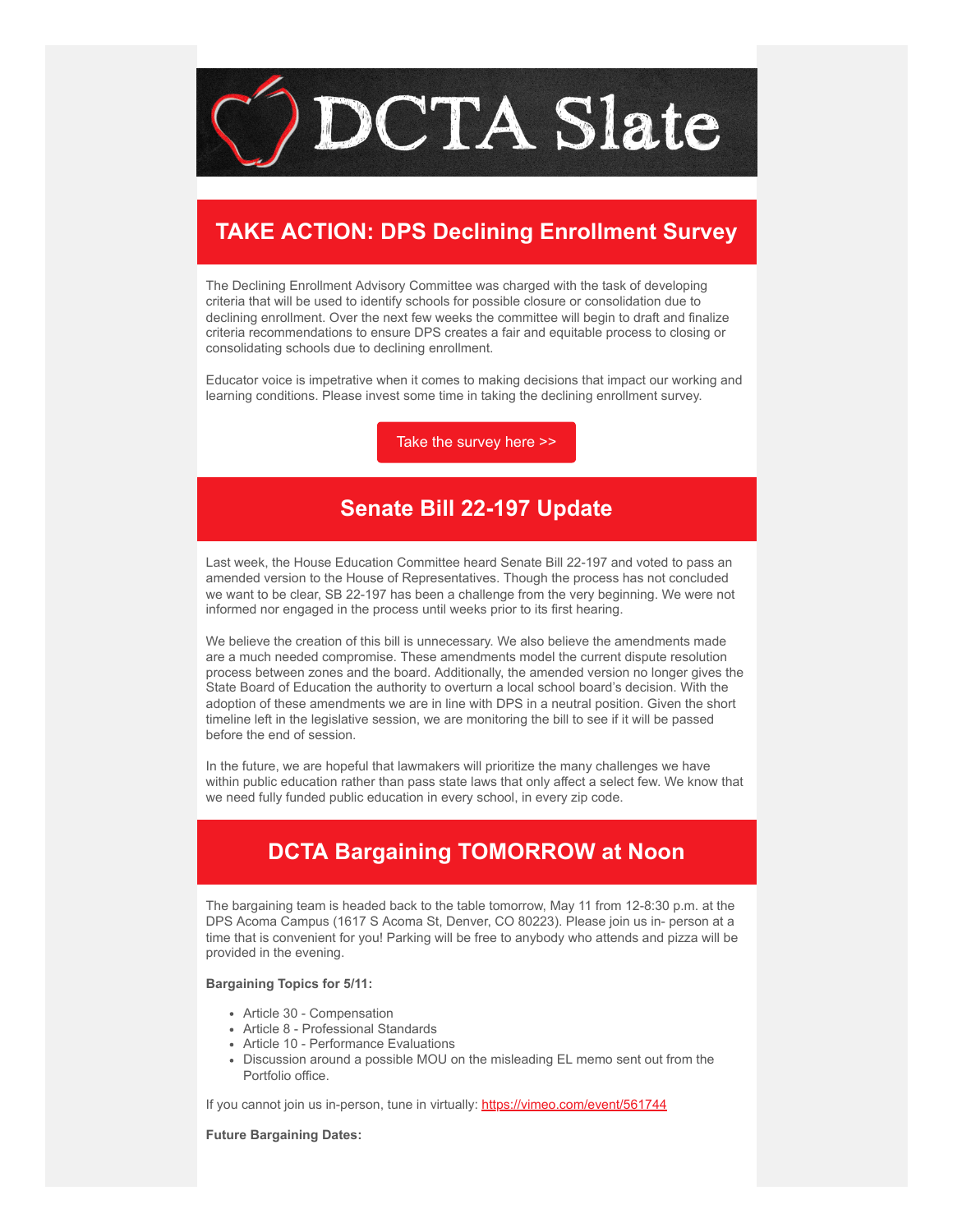- Wednesday, **May 11th**, Acoma Campus (1617 S Acoma St, Denver, CO 80223) Multi-
	- Purpose Room, 12:00 p.m. 8:30 p.m.
		- o Interest Based Bargaining (telling stories)
		- Bargaining Topics: Compensation, professional standards, performance evaluations and innovation
- Wednesday, **May 18th**, Emily Griffith Campus (1860 Lincoln St, Denver, CO 80203)
	- Multi-Purpose Room, 5:00 p.m. 8:30 p.m.
		- Traditional Bargaining (exchanging proposals)
		- Bargaining Topics: ROTC, MSLA, associate teachers and innovation
- Wednesday, **May 25th**, Emily Griffith Campus (1860 Lincoln St, Denver, CO 80203)
	- Multi-Purpose Room, 5:00 p.m. 8:30 p.m.
		- Traditional Bargaining (exchanging proposals)
		- Bargaining Topics: MOU for CTE Instructors and equity
- Wednesday, **June 1st**, Acoma Campus (1617 S Acoma St, Denver, CO 80223) Multi-Purpose Room, 12:00 p.m. – 8:30 p.m.
	- o Interest Based Bargaining (telling stories)
	- Bargaining Topics: SLT, professional standards, performance evaluations, compensation and benefits

### **Solidarity Action with Educational Support Professionals on 5/16**

As the cost of living soars, thousands of educational support workers in Denver Public Schools struggle to make ends meet! Come stand in solidarity with our union siblings at ABGW, FMA, DAEOP and other support workers as they demand a living wage and consistent staff in our schools.

Join educators, CCG and families at 6 p.m. on Monday, May 16 at Valdez Elementary School for a public action in support of fair wages for Denver educational support professionals.

[RSVP or learn more here> >](https://www.cocommongood.org/esp_living_wage?emci=420a0764-9ad0-ec11-b656-281878b8c32f&emdi=ea000000-0000-0000-0000-000000000001&ceid={{ContactsEmailID}})

## **Free Tickets to Live Netflix Taping of Patton Oswalt's Comedy Special this SATURDAY!**

Patton Oswalt and Netflix are excited to invite Denver Educators to their upcoming special comedy taping for Netflix at Denver's paramount theater **this Saturday, May 14th at 9 p.m.** To see more info and to receive free tickets, click the button

[Get free tickets here >>](https://www.theblacklistnyc.com/pattondenver?emci=420a0764-9ad0-ec11-b656-281878b8c32f&emdi=ea000000-0000-0000-0000-000000000001&ceid={{ContactsEmailID}})

# **CEA Ambassador Fellowship Program**

The Colorado Education Association (CEA) Ambassador Fellowship enables outstanding educators (teachers and education support professionals) to expand their knowledge and ability to influence education policy and professional practice. CEA Fellows are at the forefront of modeling excellence in education at the local, state, and national levels. Through the CEA Ambassador Fellowship, educator voices are amplified on issues that influence public education.

[Apply or learn more here >>](https://form.jotform.com/220968967844173?emci=420a0764-9ad0-ec11-b656-281878b8c32f&emdi=ea000000-0000-0000-0000-000000000001&ceid={{ContactsEmailID}})

### **Need Teaching/Instructional Support?**